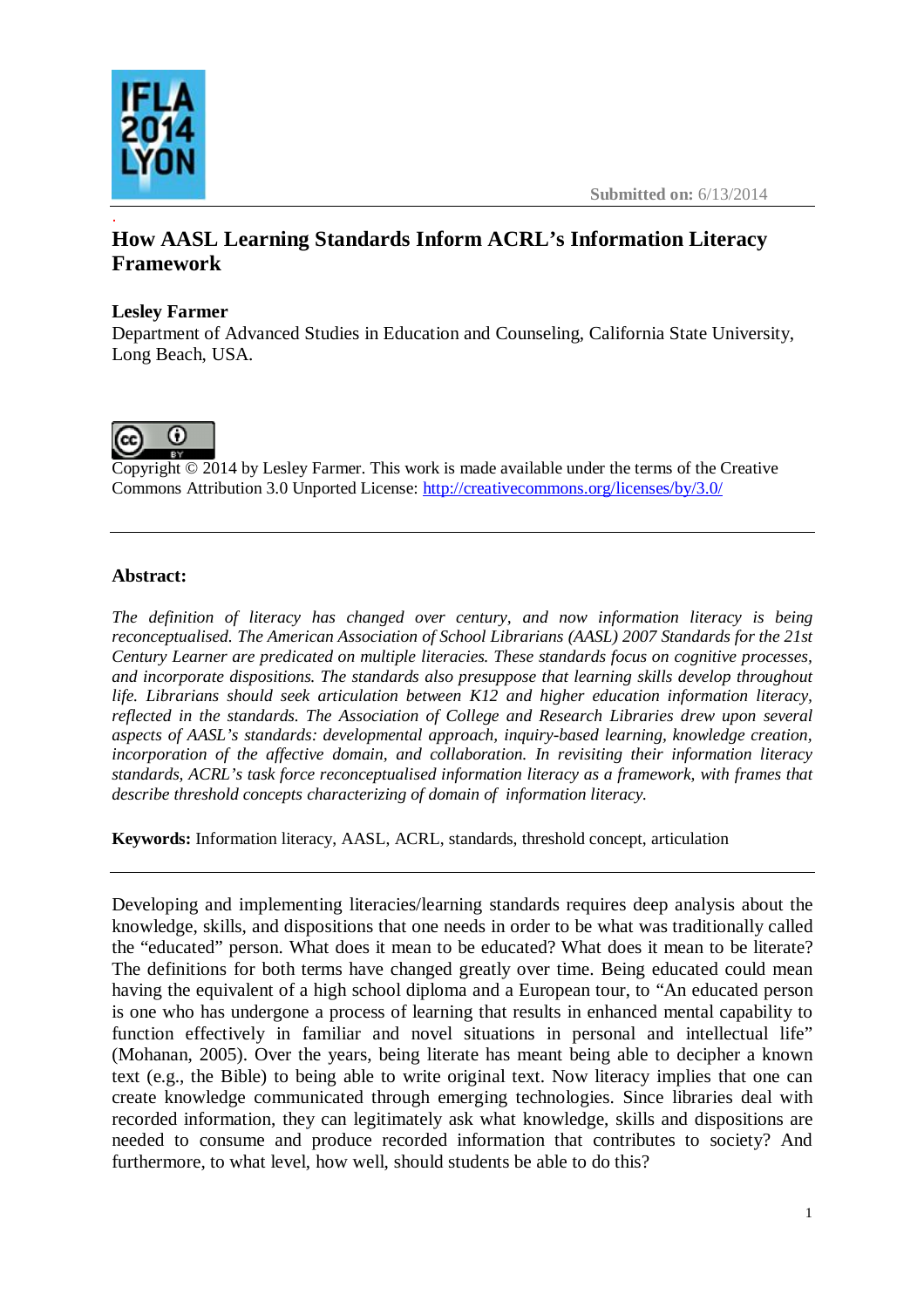For today's students to survive and thrive in society, they need to make informed decisions and act effectively and responsibly. The preconditions for those processes include the ability to determine what information is needed, how to find and evaluate it, and how to comprehend and interpret it. Because today's society raises new issues, memorizing old answers to daily problems does not suffice, and even old responses to reccuring issues may result in negative consequences. In short, individuals need to keep learning – and know how to learn. In the process, individuals are creating new knowledge.

The American Association of School Librarians (AASL) 2007 Standards for the 21st Century Learner were predicated on the ideas articulated in the paragraph above. The term "information literacy" occurs in just one paragraph, noting only that it has become more complex: "Multiple literacies, including digital, visual, textual, and technological, have now joined information literacy as crucial skills for this century" (p. 3). Interestingly, the International Federation of Library Associations and Institutions (2011) has adopted the wording of "media and information literacy" to capture the idea of content and format. Even the term "information" can be tricky to define, let alone "data." Is a sunset data or information?

The American Associaion of School Librarians (2007) cleverly sidestepped the problematic term "information literacy" when it used learners as its linchpin; they stated that "learners use skills, resources, & tools to:

- Inquire, think critically, and gain knowledge.
- Draw conclusions, make informed decisions, apply knowledge to new situations, and create new knowledge.
- Share knowledge and participate ethically and productively as members of our democratic society.
- Pursue personal and aesthetic growth." (p. 3)
- Each standard is then parsed into specific indicators that demonstrate learner skills, dispositions in action, responsibilities, and self-assessment strategies.

AASL sees therir standards as:

- A comprehensive vision for student learning in libraries
- Consistent with school district vision
- Compatible with National Educational Technology Standards and 21st Century Skills
- Preparing students for a future of change.

The emphasis in the AASL standards is clearly on cognitive processes, although the affective domain is addressed in terms of some of the dispositions, such as curiosity, openness, and aesthetic appreciation. Factual, or declarative, knowledge is subsumed in the processes. For instance, in order to respect intellectual property rights, a learner must be able to describe and understand those rights. AASL describes the learning destination and, to some degree, the benchmarks along the way to reach the destination, but does not stipulate the specific path or the vehicle to use. Those steps need to be determined by the instructor or learning guide.

The AASL standards also cleverly begin the discussion by asserting common beliefs (or described as core values), which serve as preconditions for the learning standards: reading, inquiry-based learning, explicitly taught ethical behavior, technology skills, equitable access, expanding information demands, social context of learning, and the importance of school libraries. In recent years AASL has emphasized inquiry-based learning, which does not always align well with notions of high-stakes testing, although it has great potential since it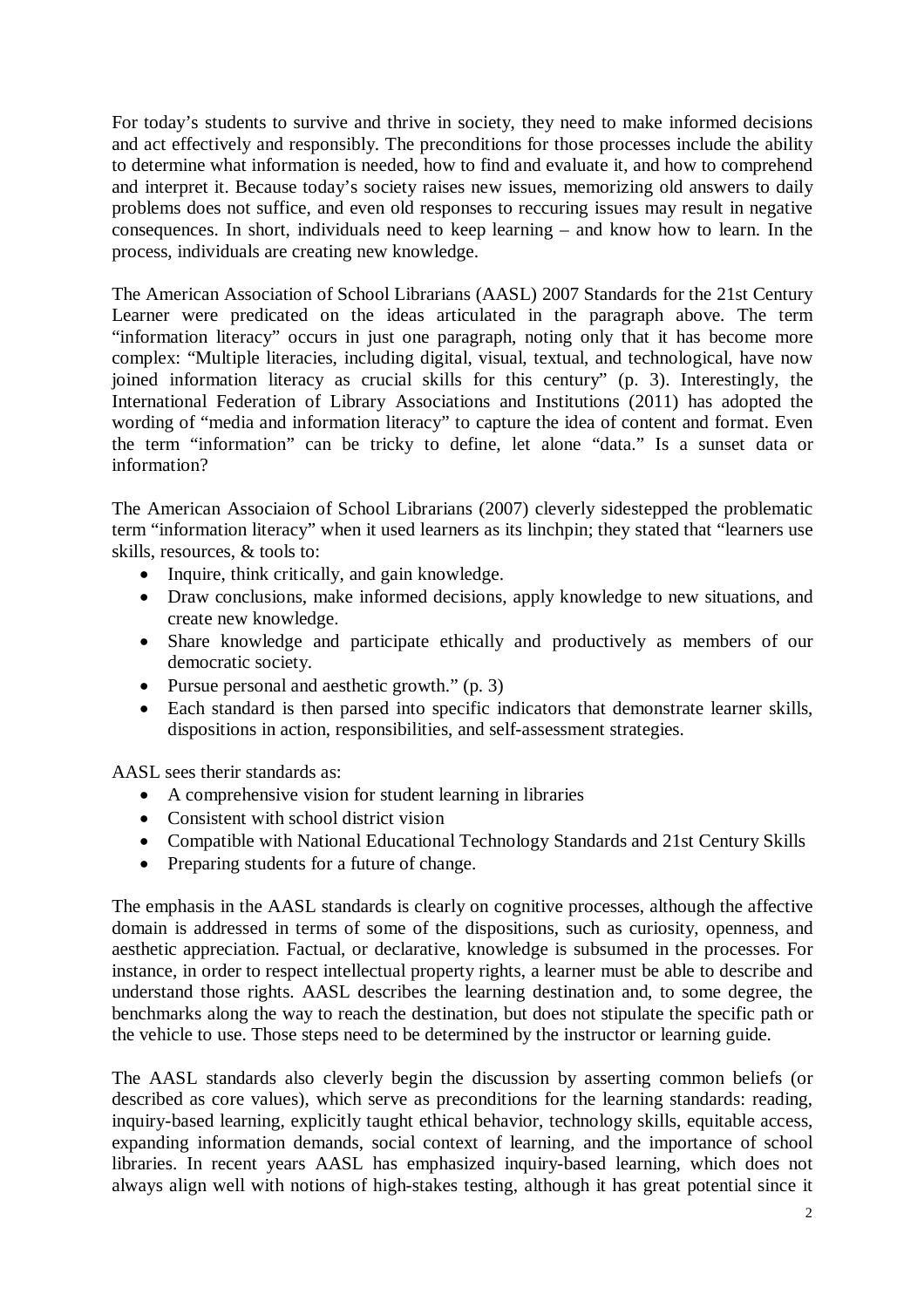typically involves students reading novel (as in new to them) informational text. The last belief underscores the contribution of school libraries: convenient equitable access to rich resources, and collaborative instruction and practice in using these resources.

The underlying principle is that education focuses on student learning, and that library programs—including professional librarians—can play a significant role in optimizing the conditions for learning. This line of thinking maps easily onto the Common Core State Standards (CCSS), which increasingly drives K-12 instruction. Most school librarians leverage CCSS to promote their collections and cross-curricular transfer of learning. The American Association of School Librarians even provides supporting documents that show how standards can be met at each grade level. A case could be made that this overarching process approach would also map onto higher education learning outcomes with little change; however, such increments are not feasible in post-secondary situations,

On the other hand, AASL's beliefs or pre-suppositions could well be mapped into higher education's conceptual frameworks. The beliefs also make sense in the academic community as they stand, with the proviso of the academic librarian assuming the role of resource-rich collaborator. Fortunately, university library systems tend to assign subject liaisons to provide a dependable source of information and information literacy processes. The high stakes testing environment does not exist to the same extent in higher education, except for some national praxis tests. However, even then, few faculty need to coach students in test-taking. Furthermore, programmatic comprehensive examinations are usually locally designed, and should reflect pre-identified student learning outcomes.

It should be noted that academic librarians also run into the stumbling block of the term "information literacy," particularly since it wasn't in general parliance at the time of many professors' own academic preparation. Academians seem to be more comfortable with the terms "critical thinking" (which usually refers to the ability to comprehend and analyze a given document, but which excludes the ability to locate relevant and worthy documents) and "research skills" (which does not address the ability to respond to unintended information problems).

In the final analysis, learning should truly be lifelong, and it makes sense that P-20 formal education should try to articulate (i.e., compare across levels) curriculum either to identify equivalencies or to build upon prior learning. That articulation process tries to avoid too much overlap, and to promote seamless transfer from one level to another. To a degree, the concept of college-readiness assumes that kind of articulation in that high school graduates should possess the skills and knowledge to be able to learn and apply post-secondary curriculum. Post-secondary librarians too often assert that students do not come into the library with these skills. Oakleaf and Owen (2010) examined the AASL learning standards, and noted how the standards applied to sources that students use in college: websites, articles, books, reference materials, and data. The researchers also noted that many entering college students did not have those skills.

To close that literacy gap, school and academic librarians are called upon to work together. Librarians are the logical articulators since they work with all students and all curricular areas, and witness the developmental aspects of learning. They can act as institutional representatives and catalysts, aware of student and faculty needs, practices, and parameters. To that end, both types of librarians should work with their respective communities to advance the conversation about learning expectations and the roles that they can play. These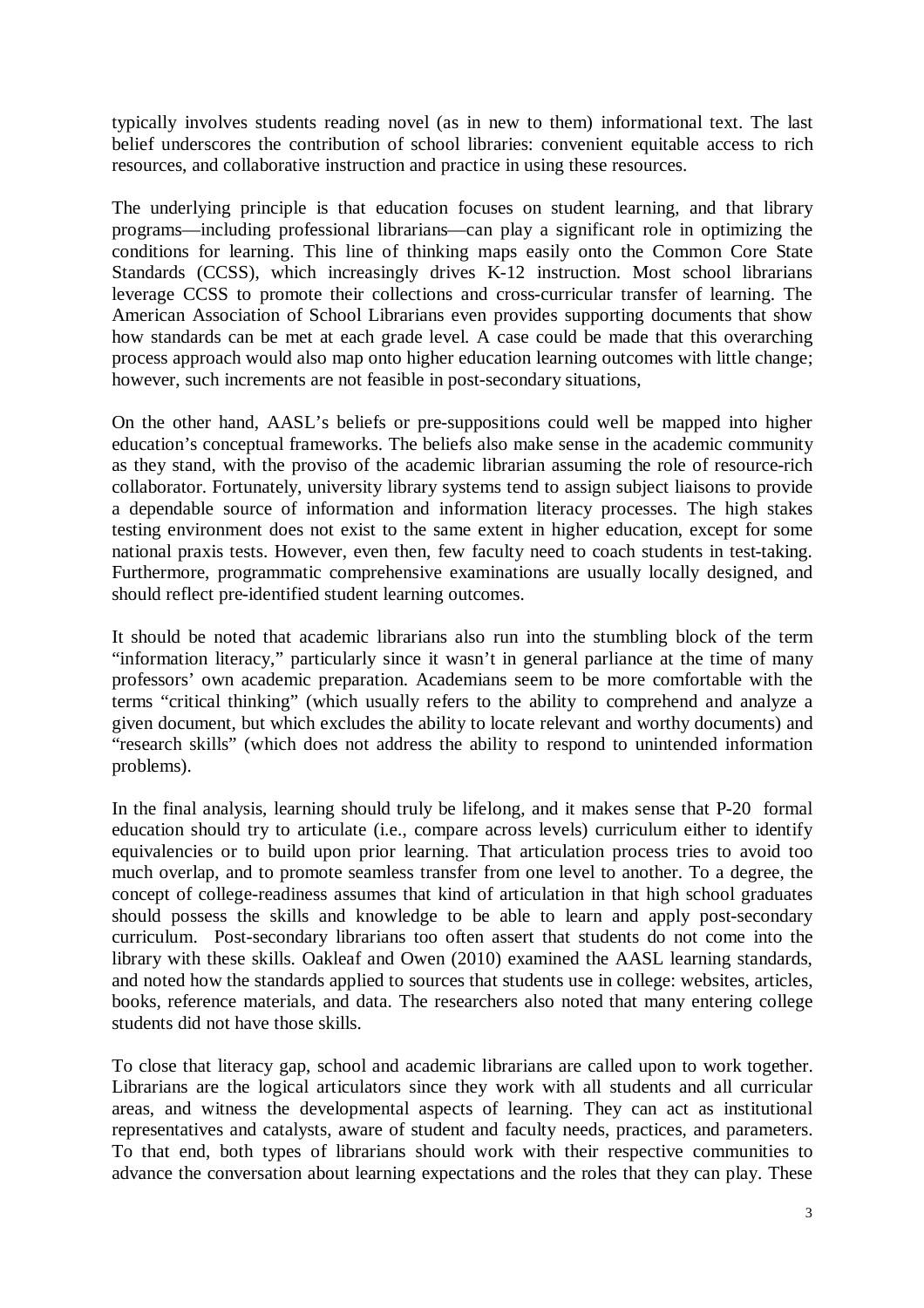conversations can inform standards development and deployment. Furthermore, academic librarians should lobby loudly for school librarians to be present and active at every educational level, insuring that K-12 students have the opportunities needed to meet AASL standards. Even though librarians are seldom the top decision-makers, they can yield powerful influence when both school and academic librarians support articulation between educational levels.

Just as school and academic librarians should articulate information literacy instruction so that incoming collegiates will be college ready, so too should academic librarians consider articulating with workplace librarians such as special libraries to ensure that college graduates are career-ready. Because many high school students go directly into the workplace, school librarians should articulate information literacy efforts with workplace librarians as well as academic librarians.

Assuming that entering college students gained literacy based on the AASL learning standards, what information literacy competencies should post-secondary librarians expect those students to demonstrate? Many such librarians would probably respond with a sigh, and say, "none." Nevertheless, academic librarians could set baseline expectations, and then identify next-step literacies/learning standards. Considering that English and mathematics disciplines routinely require incoming students to take placement tests, and then be assigned to the developmentally appropriate course, some remedial in nature, could that approach be applied to information/learning competencies? Might all students be required to take the ETS iSkills test, and then be placed in information/learning competency courses, or have such explicit instruction be embedded in an appropriate general education course co-taught by a disciple faculty member and an academic librarian?

The reason for this entrance consideration is one of accountability. Natural consequences will result, such as academic or workplace failure. A more responsible response would be that librarians and other teaching faculty would provide the opportunities for students to meet reasonable learning standards through instruction and practice, and provide timely interventions, so that graduating students are indeed prepared to survive and thrive in today's society – and improve it.

Building on the AASL model, some information literacy competencies should be expected of all post-secondary students, as it is with general education requirements. Students with a major should be able to apply those competencies at a deeper level within their area of specialty. For instance, mathematics majors should be able to think and solve intellectual problems as a mathematician; they should be able to identify, access, and use the canon of mathematics information sources.

This approach emphasizes the developmental nature of information literacy, but does not imply a scope-and-sequence curriculum of skills for higher education, especially since student learning outcomes are ultimately the province of each higher education institution. Instead, the new AASL standards helped ACRL (Association of College and Research Librarians) librarians rethink their stance on the knowledge, skills, and dispositions that postsecondary students should develop and achieve by the time they graduate. Academic librarians acknowledged the importance of the affective domain in learning, and rather than casting competencies as skills, they used the term "knowledge practices." Academians also appreciated AASL's emphasis on inquiry-based learning, and the movement to information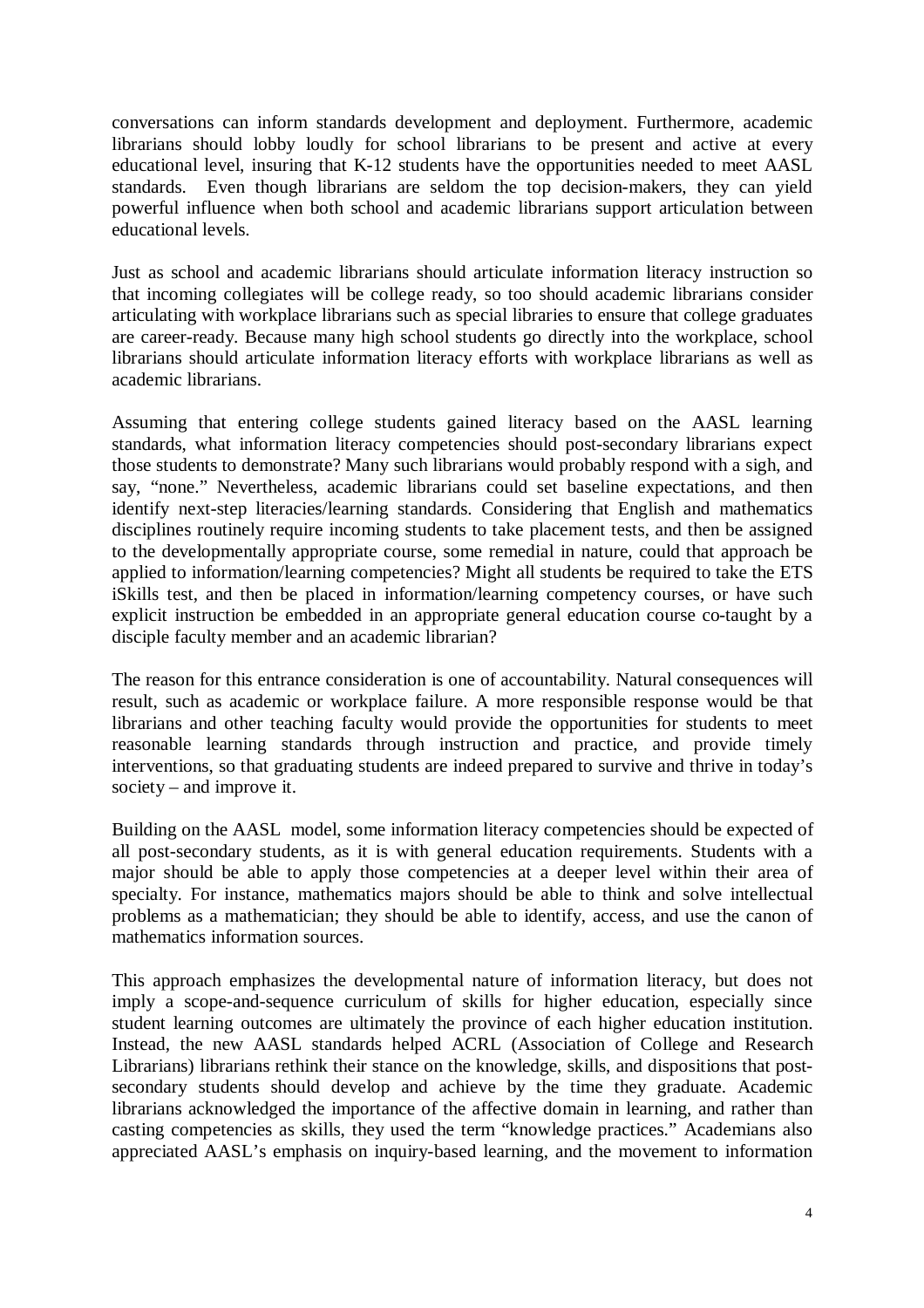production. By the time that students earn degrees, they should be capable of conducting original research and generating new knowledge.

Academic librarians also rethought the idea of instruction, informed by AASL's standards. They understood more than ever the need to collaborate with teaching faculty, not just coordinate one-shot sessions. Typically, K12 school librarians codesign instruction with classroom teachers more than academic librarians do, but the practice of embedded academic librarians has gained traction, and fits the academic culture. Such efforts can result in more integrated approaches to information literacy that translate into academic domain terminologies such as thesis statements and hypothesis testing.

Taking these ideas into consideration, the librarians who constituted the ACRL task force to revise information literacy standards embraced the notion of developing expertise and recontextualized information literacy as a set of threshold concepts that would characterize the domain of information literacy. They developed six "frames" or intellectual "lenses" by which to consider information literacy:

- Information has value
- Format as process
- Authority is constructed and contextual
- Research as inquiry
- Searching as exploration
- Scholarship is a conversation

Each frame includes a description of the concept, followed by knowledge practices, which can be considered as representative indicators, dispositions, and sample learning activities and assessments. Academic librarian practitioners are intended to reflect on these frames, and use them to drive deep conversations with academic communities about the nature of information literacy, and how to help students understand and apply these concepts throughout their lifelong educational journey.

In sum, librarians use their informed perspective, taking into account the environments in which they work, to state what students need in order to be prepared for the next rung in life relative to recorded information. Since recorded information is used in all curricula, it makes sense that librarians should collaborate with the rest of their educational community to optimize the likelihood that students can meet those standards. To that end, ACRL and other academic library organizations are wisely and pro-actively re-examining the tough questions of learning, literacy, and education, and librarians' roles in addressing these issues. Librarians can use AASL's learning standards and ACRL's framework as springboards for thought, particularly in terms of articulating learning. The result is a developmentally appropriate set of concepts that reflects lifelong engagement with, and creation of recorded information. The implementation of those standards is another question, needing to identify the resources and services required to provide the conditions for students to meet the standards. And so lifelong education continues…